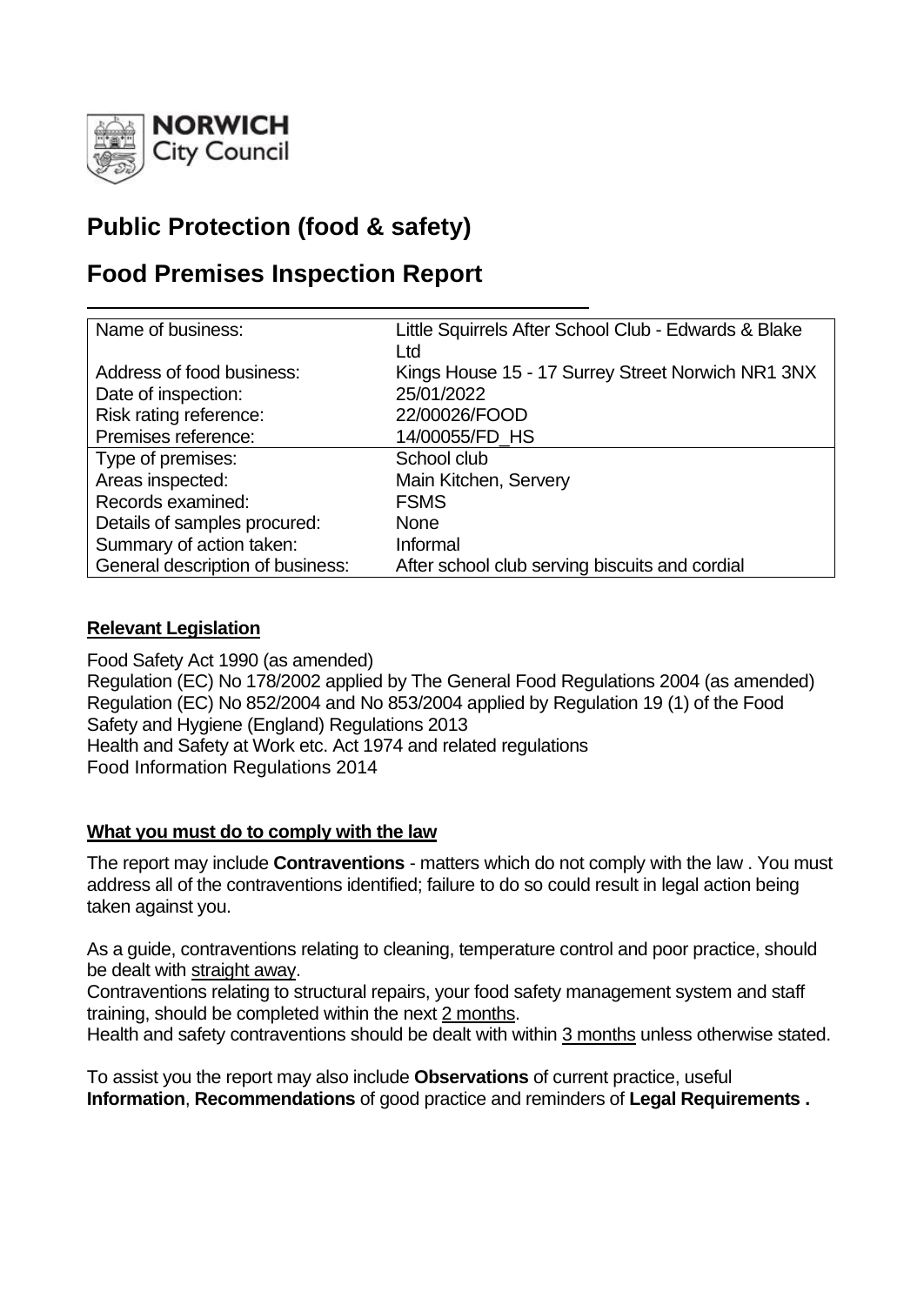My inspection was not intended to identify every contravention of the law and only covers those areas, practices and procedures examined at the time of the inspection. If the report fails to mention a particular matter this does not mean you have necessarily complied with the law.

## **FOOD SAFETY**

## **How we calculate your Food Hygiene Rating:**

The food safety section has been divided into the three areas which you are scored against for the hygiene rating: 1. food hygiene and safety procedures, 2. structural requirements and 3. confidence in management/control procedures. Each section begins with a summary of what was observed and the score you have been given. Details of how these scores combine to produce your overall food hygiene rating are shown in the table.

| <b>Compliance Area</b>                     |          |           | <b>You Score</b> |    |           |    |           |                 |                |  |  |
|--------------------------------------------|----------|-----------|------------------|----|-----------|----|-----------|-----------------|----------------|--|--|
| Food Hygiene and Safety                    |          |           | 0                | 5. | 10        | 15 | 20        | 25              |                |  |  |
| <b>Structure and Cleaning</b>              |          |           | 0                | 5. | 10        | 15 | 20        | 25              |                |  |  |
| Confidence in management & control systems |          |           | 0                | 5. | 10        | 15 | 20        | 30 <sub>1</sub> |                |  |  |
| <b>Your Total score</b>                    | $0 - 15$ | <b>20</b> | $25 - 30$        |    | $35 - 40$ |    | $45 - 50$ |                 | > 50           |  |  |
|                                            |          |           |                  |    |           |    |           |                 |                |  |  |
| <b>Your Worst score</b>                    | 5        | 10        | 10               |    | 15        |    | 20        |                 | $\sim$         |  |  |
|                                            |          |           |                  |    |           |    |           |                 |                |  |  |
| <b>Your Rating is</b>                      | 5        | 4         |                  | 3  | 2         |    |           |                 | $\overline{0}$ |  |  |

Your Food Hygiene Rating is 5 - a very good standard



## **1. Food Hygiene and Safety**

Food Hygiene standards are excellent. You demonstrated full compliance with legal requirements. You have safe food handling practices and procedures and all the necessary control measures to prevent cross-contamination are in place. **(Score 0)**

#### Contamination risks

**Observation** I was pleased to see you were able to demonstrate effective controls to prevent cross-contamination.

#### Personal Hygiene

**Observation** I was pleased to see that standards of personal hygiene were high.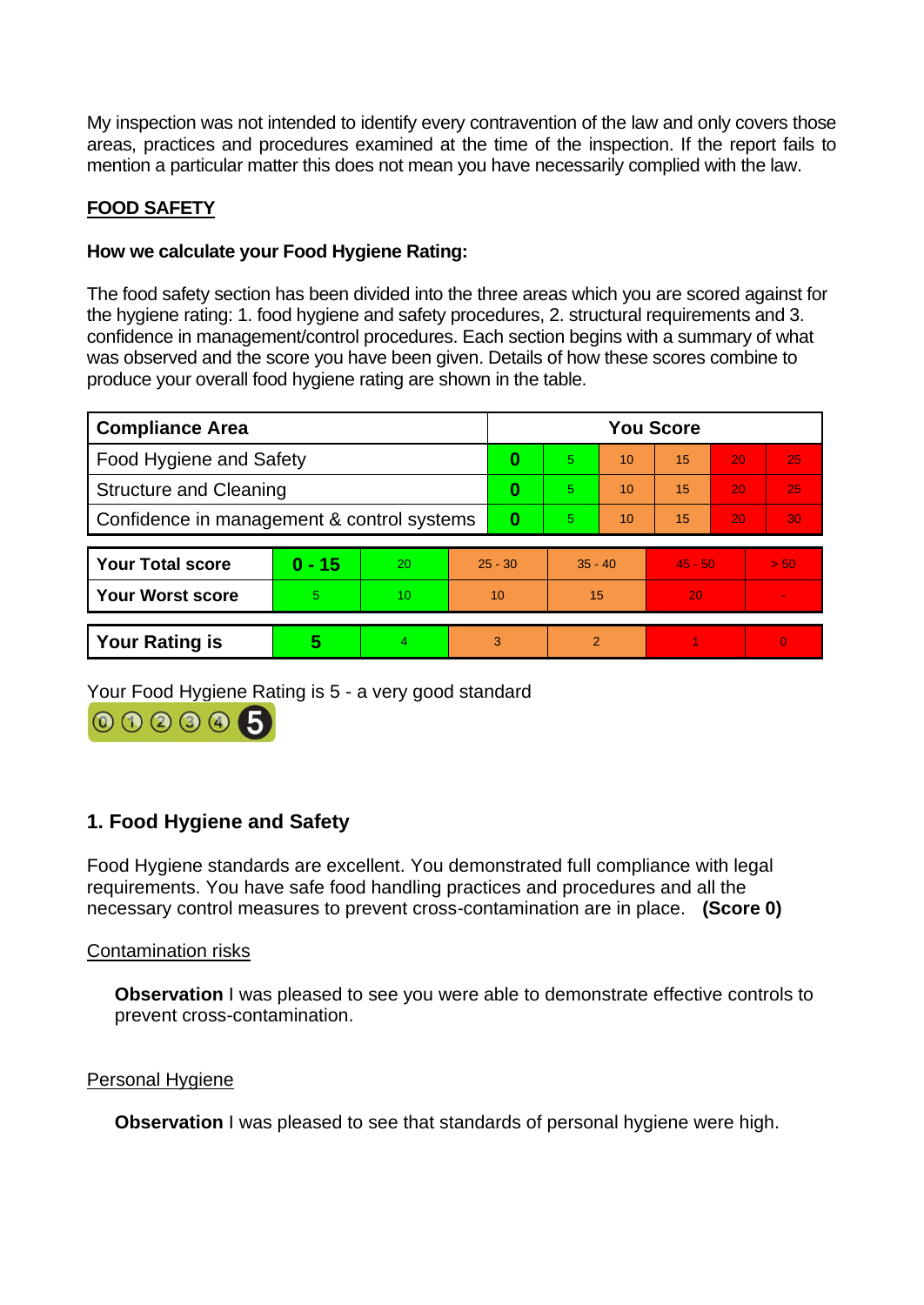#### Temperature Control

**Observation** I was pleased to see you were able to limit bacterial growth and/or survival by applying appropriate temperature controls at points critical to food safety and that you were monitoring temperatures.

## **2. Structure and Cleaning**

The structure facilities and standard of cleaning and maintenance are all excellent and you demonstrated full compliance with the law. There is evidence of effective pest control and procedures are in place to rectify any problems as they arise. There is good provision for waste disposal. **(Score 0)**

#### Cleaning of Structure

**Observation** The kitchen had been well maintained and the standard of cleaning was good.

#### Cleaning Chemicals / Materials / Equipment and Methods

**Observation** I was pleased to see that the premises was kept clean and that your cleaning materials, methods and equipment were able to minimise the spread of harmful bacteria between surfaces.

#### **Maintenance**

**Observation** You are maintaining the premises in good condition.

#### Facilities and Structural provision

**Observation** I was pleased to see the premises had been well maintained and that adequate facilities had been provided.

#### Pest Control

**Observation** I was pleased to see that the premises was proofed against the entry of pests and that pest control procedures were in place.

**Observation** You have a pest control contract in place and there is no evidence of pest activity on the premises.